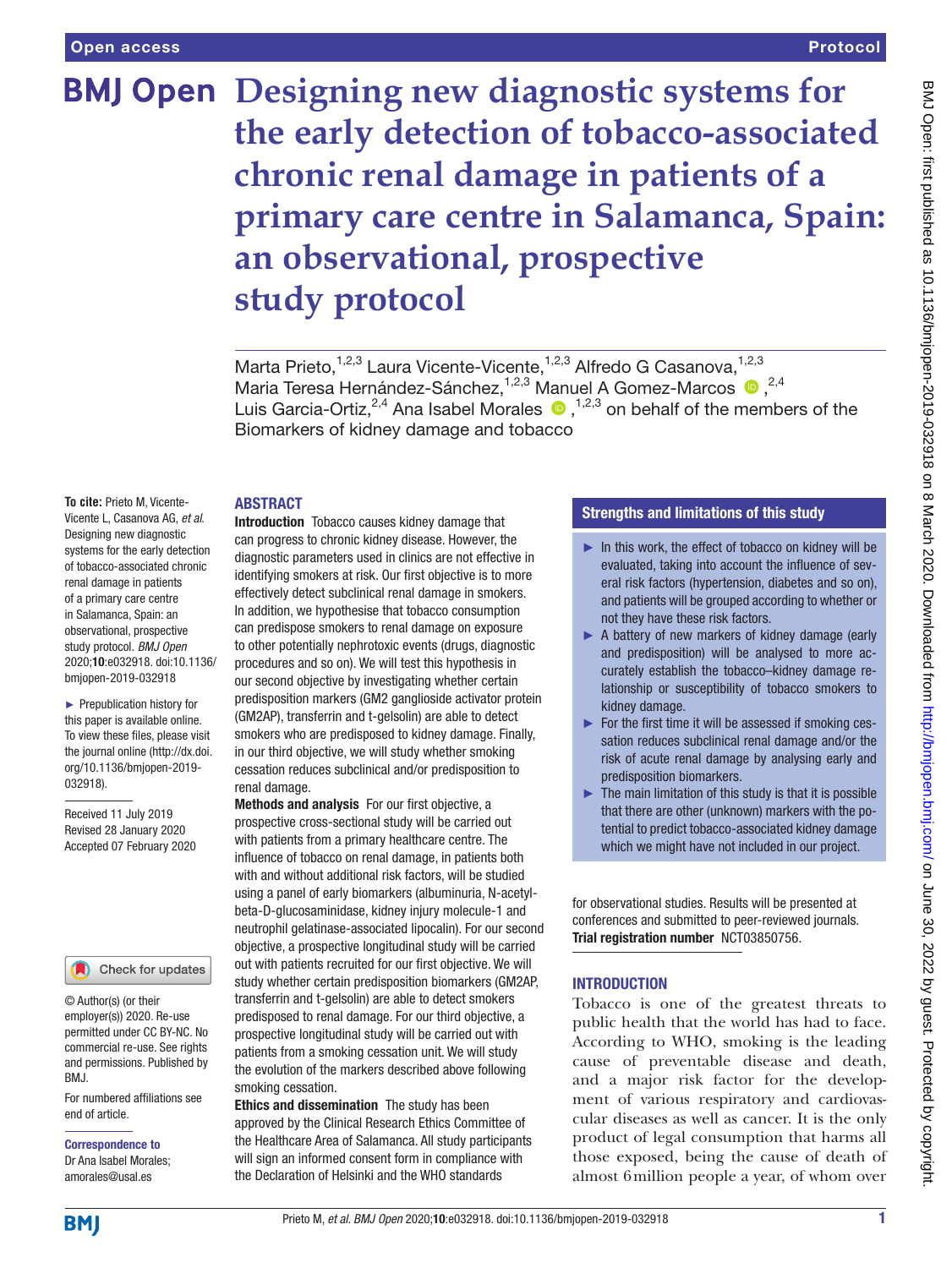5million are direct consumers and over 600000 are nonsmokers exposed to secondhand smoke.<sup>1</sup>

Despite the fact that the first associations between smoking and kidney disease date back to the beginning of the last century, the evidence has so far been scarce, and inconclusive for those without kidney disease-associated risk factors. One of the first studies was 'The Multiple Risk Factor Intervention Trial', which observed that smoking was associated with terminal kidney disease in a dosedependent manner. [2](#page-6-1) Later, the study by Pinto-Sietsma *et al*, [3](#page-6-2) the 'Prevention of Renal and Vascular Endstage Disease', revealed a possible relationship between the number of cigarettes consumed per day and the prevalence of microalbuminuria, a marker of incipient renal damage. It was concluded that those who smoked more than 20 cigarettes per day had higher levels of microalbuminuria than non-smokers without additional risk factors, such as diabetes mellitus or high blood pressure. In addition, studies conducted on patients with hypertension have reported that the prevalence of microalbuminuria is almost doubled in smokers compared with non-smokers, and patients with hypertension who smoke more than 20 cigarettes per day have a prevalence of microalbumin-uria 1.6 times higher.<sup>[4](#page-6-3)</sup> In patients with diabetes, it seems that the additional risk factor of smoking is related to an increase in microalbuminuria, which in turn leads to an increased risk of developing proteinuria and accelerating the progression of kidney damage.<sup>[5](#page-6-4)</sup> A large cohort study conducted in 201[6](#page-6-5)<sup>6</sup> found that smoking is associated with a high glomerular filtration rate and a high prevalence of proteinuria, suggesting a mechanism of hyperfiltration that could progress to chronic kidney disease.

The increase in the worldwide prevalence of chronic kidney disease and the notable increase in the incidence of patients reaching the final stages<sup>[7](#page-6-6)</sup> have alerted the health systems to invest more in the identification of potentially modifiable prevention factors.<sup>[8](#page-6-7)</sup> Chronic kidney disease has a very high social and economic cost (almost 10% of the affected population and 3% of the total health expenditure), and requires coordinated criteria among health professionals to ensure the highest quality in prevention, diagnosis and treatment.<sup>[9](#page-6-8)</sup> In addition, the identification of kidney disease as a cardiovascular risk factor and the high morbidity and mortality associated with it highlight the need for preventive strategies for potentially avoid-able factors, such as tobacco use.<sup>[10](#page-6-9)</sup>

It is recognised that the key to preventive success is very early diagnosis, providing intervention while the renal functional reserve has not yet been exhausted and therefore the excretory function not yet compromised.<sup>11</sup> In the clinic, one of the most common diagnostic processes for kidney damage is detection of metabolic products (eg, creatinine and urea), which accumulate in the blood once the renal excretory capacity begins to decrease. However, at the stage when serum urea and creatinine levels are detectably increased, more than 70% of renal function has already been lost. Thus, there is a current trend in diagnostics to identify sensitive, specific and easily quantifiable

markers that detect incipient pathophysiological events in the early stages, when the damage is less widespread.<sup>[12](#page-6-11)</sup> These potential markers may, for example, be involved in the synthesis, activation or inhibition of biochemical process mediators and cellular structural constituents related to processes such as apoptosis and tissue regeneration. Likewise, signs of destruction of tissues (extracellular matrix and basal membranes) could be found in the urine, whether they are whole or degraded molecules, or remnants of organelles, cells or tissues. Urinary detection of certain cellular enzymes associated with renal cell injury is currently the procedure used for early detection of the tubular subtype of kidney damage. In this sense, urinary detection of the N-acetyl-beta-D-glucosaminidase (NAG) enzyme represents one of the finest techniques for detection of tubular damage, although it is not established as a standard diagnostic technique.<sup>13</sup> Other markers such as protein kidney injury molecule-1 (KIM-1) or neutrophil gelatinase-associated lipocalin (NGAL) are in an advanced stage of clinical development as early urinary markers of kidney damage.<sup>14</sup> These markers of early renal damage (NAG, KIM-1 and NGAL) have also been evaluated as possible predictors of the development of chronic kidney disease. The results obtained with NAG and KIM-1 have been very promising, $15$  whereas NGAL will also have this capacity according to some studies. $16$ 

Our hypothesis is that some of these early markers could detect subclinical renal damage caused by tobacco. Based on this hypothesis, we set the following objectives:

- ► Objective 1: to detect subclinical renal damage in smokers through a panel of early markers (albuminuria, NAG, KIM-1 and NGAL).
- ► Objective 2: to study whether certain predisposition markers previously identified in our group (GM2 ganglioside activator protein (GM2AP), transferrin and t-gelsolin) $17-20$  can detect those smokers who are predisposed to acute kidney injury.
- ► Objective 3: to study whether smoking cessation reduces subclinical renal damage and/or predisposition to acute kidney injury.

To this end, a consortium of researchers and clinicians has been created, consisting of (1) experts in markers of kidney damage, (2) clinical specialists in lifestyle and cardiovascular risk, and (3) specialists in smoking cessation.

#### Methods and analysis Study design

To develop this project, three studies are proposed, each related to an objective (see [figure](#page-2-0) 1).

## Objective 1

A prospective cross-sectional study is proposed to evaluate the usefulness of early markers in the diagnosis of renal damage associated with tobacco use. Four groups of patients will be established [\(table](#page-2-1) 1), which will allow us to study the influence of tobacco on kidney damage, both in patients with and without risk factors.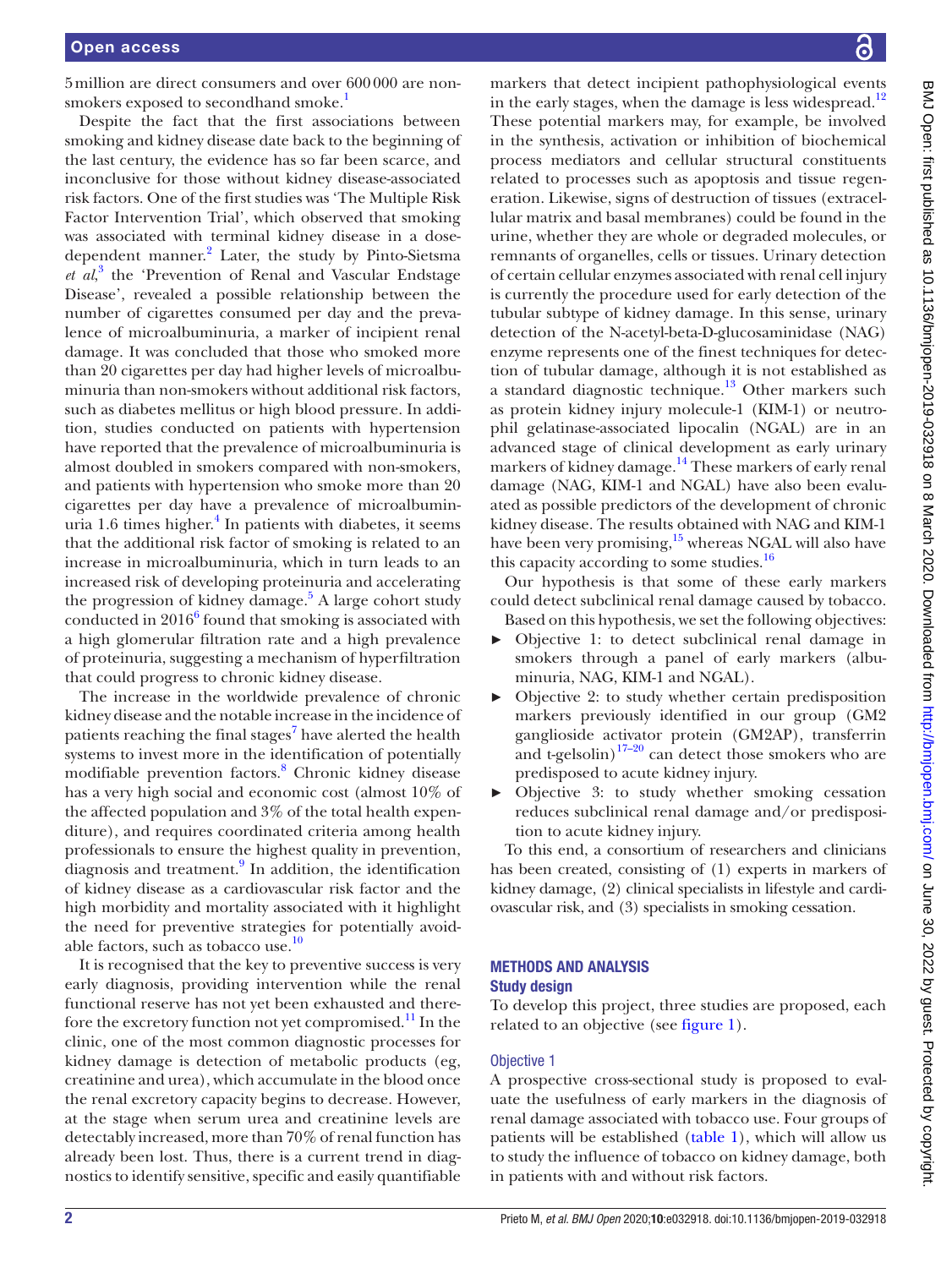

<span id="page-2-0"></span>Figure 1 Study design outline. Recruitment centres, patients' distribution by groups, proposed objectives and specific biomarkers for each objective. CAUSA, University Hospital of Salamanca; GM2AP, GM2 ganglioside activator protein; KIM-1, kidney injury molecule-1; NAG, N-acetyl-beta-D-glucosaminidase; NGAL, neutrophil gelatinase-associated lipocalin; RF, risk factors.

<span id="page-2-1"></span>

| <b>Table 1</b> Groups of patients established in the study design |                      |
|-------------------------------------------------------------------|----------------------|
| Smoker*                                                           | <b>Risk factorst</b> |
|                                                                   |                      |
|                                                                   | x                    |
|                                                                   |                      |
|                                                                   |                      |
|                                                                   |                      |

\*Any person who habitually consumes tobacco at the time of sample collection or ceased smoking during the last year will be considered a smoker (see the 'Collection and processing of urine samples' section).<sup>28</sup>

†The following factors involved in the development of kidney damage will be considered risk factors: diabetes mellitus, hypertension and/or frequent use of non-steroidal antiinflammatory drugs (more than 3days a week during the 3months prior to sampling). When a cell is marked with 'X', it is considered that the group included smokers (according to the previous definition\*) or patients with at least one of the risk factors mentioned depending on the column considered.

#### Objective 2

A longitudinal prospective study is proposed to evaluate the usefulness of markers of predisposition to acute kidney injury in the context of the smoking patient. Patients from groups 1 and 3 (non-smokers and smokers without other risk factors that may influence predisposition, respectively) in objective 1 will be studied (see [table](#page-2-1) 1).

#### Objective 3

A prospective longitudinal study is proposed to evaluate whether the risk of renal damage decreases with cessation of tobacco consumption. This will involve follow-up of patients from the Tabaquic Detoxification Unit of the University Hospital of Salamanca.

#### Sample size

The sample size has been estimated on the basis of detection of differences in the parameters analysed between the four groups defined in objective 1. As data on the variability of microalbuminuria are available from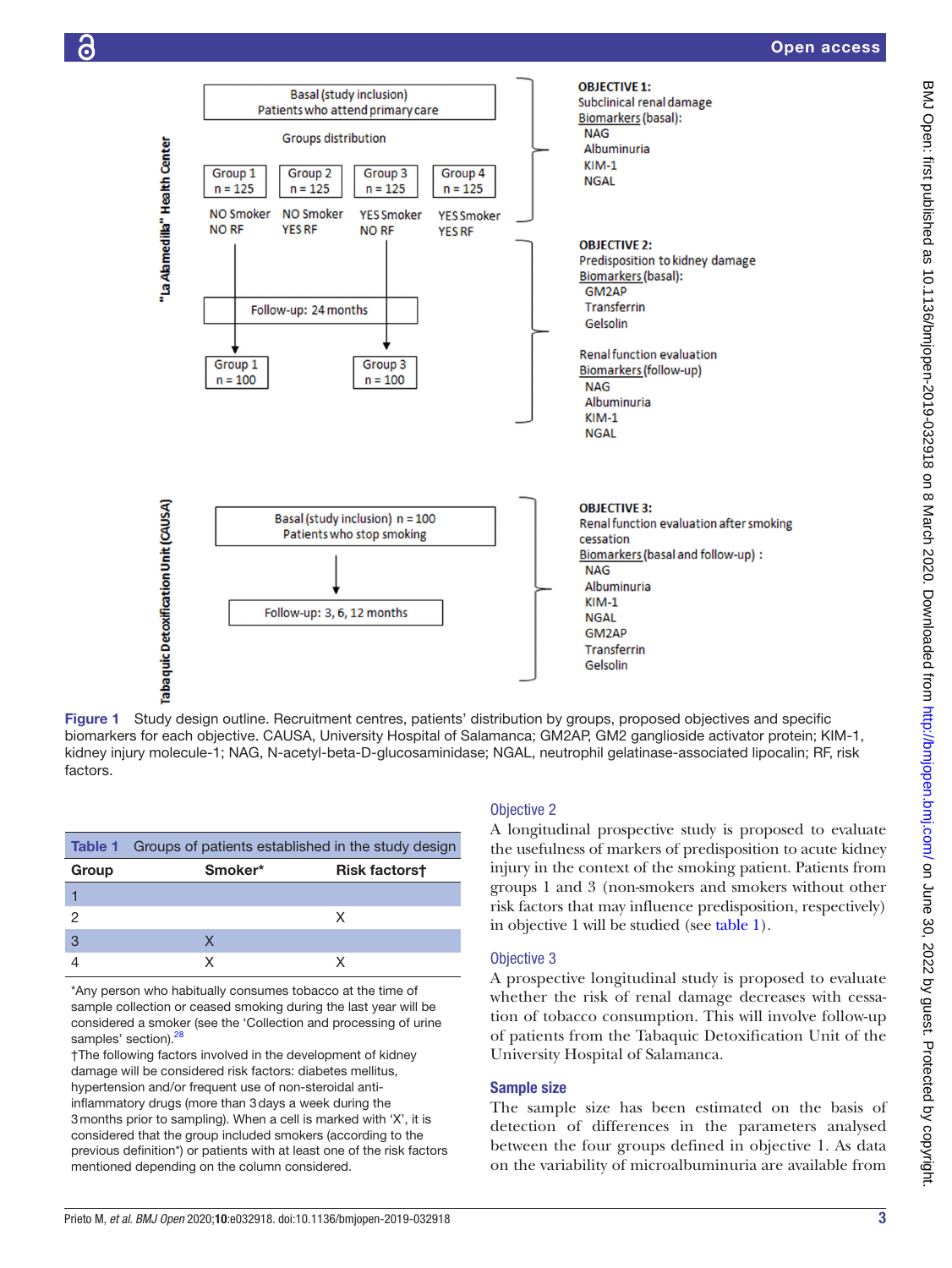previous studies of the population, this parameter has been used for estimation. In a previous study from our group,<sup>21</sup> the mean±SD of the albumin/creatinine index was 14.8±41.4mg/g. Therefore, an SD of 40mg/g has been considered to estimate the sample size. Accepting an alpha risk of 0.05 and a beta risk of 0.2 in a bilateral contrast, 120 subjects in each group are required to detect a minimum difference of 18mg/g of the albumin/ creatinine index between two of the four groups, considering a common SD of 40mg/g. Five subjects have been added to each group to account for possible losses due to technical issues, meaning that a total of 500 subjects will be recruited (125 per group). Using the same criterion, the number of patients needed for objective 3 has been estimated as 100.

# Subjects of the study

#### Objective 1

Patients of legal age from the 'La Alamedilla' Health Center of Salamanca (Spain) will be included. A total of 500 patients will be recruited (125 per group) at the general practitioner consultation until the estimated sample size is reached. During the recruitment process, we will ensure that there are no significant differences in terms of gender and age between the groups. For this purpose, during recruitment, statistical studies will be conducted to ensure that the groups are homogeneous in terms of gender and age. Thus, the subsequent recruitment can be conducted with homogeneous groups.

#### Objective 2

A follow-up of 200 patients recruited in the previous objective will be carried out, specifically 100 each from groups 1 and 3. This sample size has been estimated allowing for the possibility that some patients from objective 1 are unwilling or unable to participate in the study for objective 2.

#### Objective 3

We will recruit 100 patients who start treatment in the Tabaquic Detoxification Unit of the University Hospital of Salamanca.

## Inclusion criteria

The inclusion criteria will be patients of legal age who agree to participate in the study, sign the informed consent, meet the inclusion criteria previously specified for each group and do not meet any of the exclusion criteria.

## Exclusion criteria

The exclusion criteria will be patients who are terminally ill, have previously been diagnosed with renal failure, do not wish to sign the informed consent, or have been treated with any of the following drugs during the week prior to, or at the time of, sample collection: aminoglycosides, cephalosporins, tetracyclines, amphotericin B, cisplatin, ciclosporin, foscarnet, acyclovir, cidofovir,

radiological contrasts or any other potentially nephrotoxic drugs.

## Specific variables

## Objective 1

We will analyse the presence of biomarkers of early kidney damage (albuminuria, NAG, KIM-1 and NGAL) at the time of patient recruitment. We will study the association of these markers with tobacco consumption with respect to the presence or absence of other risk factors for kidney damage.

## Objective 2

We will analyse markers of predisposition to acute kidney injury (previously described in our laboratory: GM2AP, transferrin and t-gelsolin) at the time of patient recruitment. At 24 months there will be a follow-up of the groups of patients without risk factors (groups 1 and 3), which will allow us to relate the levels of biomarkers of predisposition at the beginning of the study with renal function in the medium term. Renal function at the 24-month follow-up will be evaluated by biomarkers of early damage in addition to the usual clinical parameters (plasma creatinine, creatinine clearance, plasma urea and proteinuria).

## Objective 3

We will analyse the evolution of both early and predisposing damage markers 3, 6 and 12 months after the inclusion of patients in the study. These data will be used to analyse whether smoking cessation reduces subclinical renal damage and/or the risk of acute renal damage.

## General variables

At the time of urine sample collection (see next section), the following data will be collected: (1) date of collection of the sample; (2) general data (age, sex, drug use), anthropometric measurements (body weight, height, body mass index), and biochemical parameters (plasma creatinine and urea), allowing assessment of each patient's renal function—in the event that there is no clinical analysis carried out during the 6 months prior to sample collection, it will be carried out specifically for this purpose at the Biochemistry Department of the University Hospital of Salamanca; (3) risk factors for kidney damage (hypertension, diabetes, cardiovascular disease or chronic pain with frequent use of non-steroidal antiinflammatory drugs); (4) other information (in addition to the above, we will include the date of diagnosis, and dosage and start date of any prescribed medication); and (5) tobacco use (the patient will complete a questionnaire adapted from the WHO Multinational Monitoring of Trends and Determinants in Cardiovascular Disease study, which will allow us to classify them as smoker, nonsmoker or ex-smoker. We will also collect data on the number of cigarettes/cigars consumed per day, concentration of carbon monoxide in exhaled air (measured with a co-oximeter at the 'La Alamedilla' Health Center as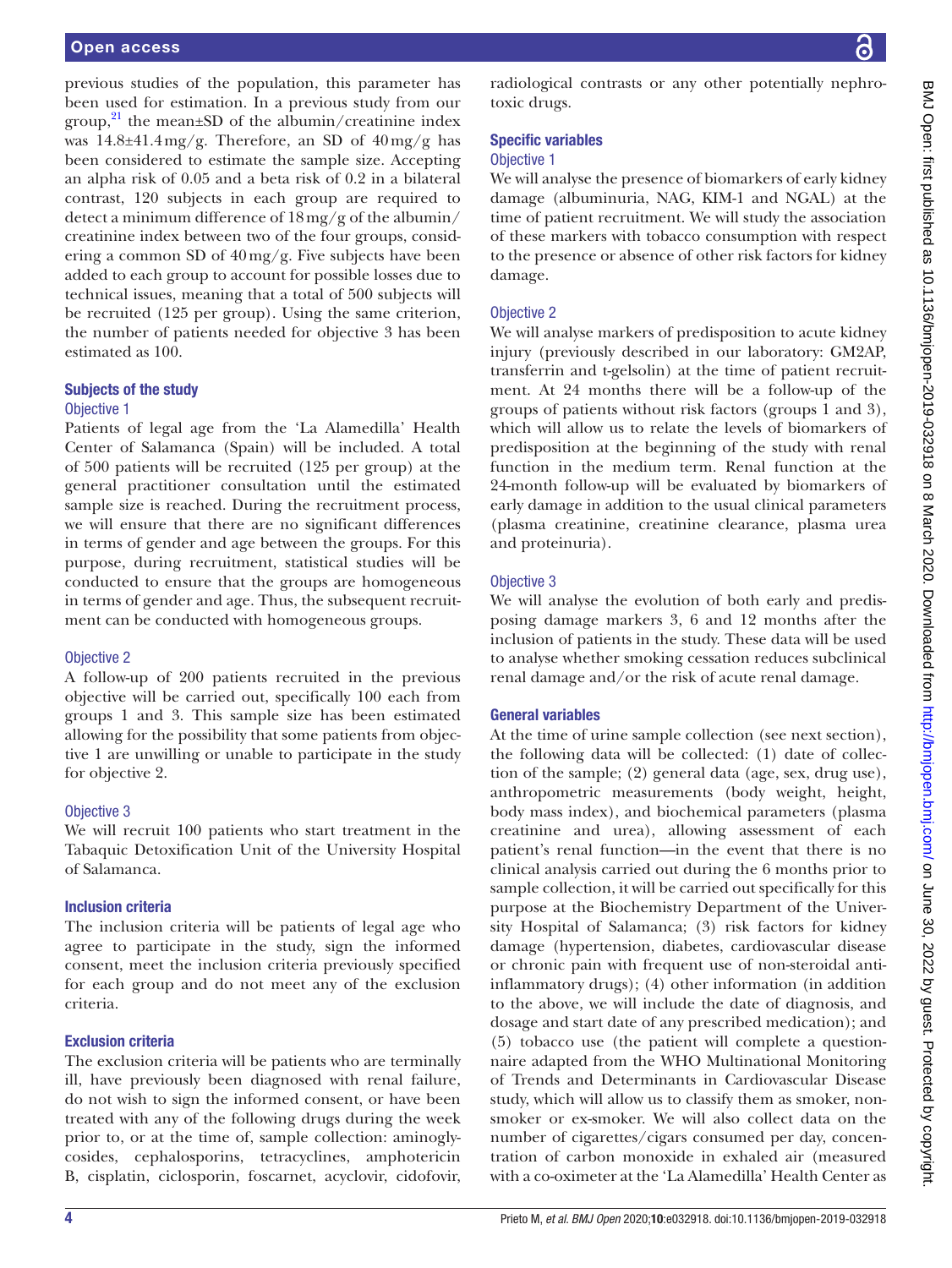well as in the Tabaquic Detoxification Unit of the University Hospital of Salamanca) and blood concentration of cotinine, if available.

The information collected on risk factors and tobacco consumption will allow us to distribute patients into the appropriate study groups (see the 'Study design' section).

## Collection and processing of urine samples

#### Objective 1

A single urine sample will be obtained at the time of inclusion in the study.

#### Objective 2

A urine sample will be obtained 24 months after the patient's inclusion in the study.

#### Objective 3

Urine samples will be obtained at the time of inclusion in the study (in the smoking cessation programme), and at 3, 6 and 12 months after inclusion.

All samples will be collected in the relevant healthcare centre and transferred to the samples bank of the University Hospital of Salamanca, where they will be managed and conserved. On submission to the biobank, samples will be centrifuged (2000*g*, 4°C, for 8min) to remove possible sediments. Subsequently, they will be frozen in several aliquots at −80°C until use.

#### Analysis of urine samples

The analyses necessary for the study will be carried out in the laboratories of the Theranostic Group of Renal and Cardiovascular Diseases of the Biosanitary Institute of Salamanca (Institute of Biomedical Research of Salamanca). These analyses will include the following:

#### Urinary creatinine

This will be used as a correction factor to adjust measured biomarkers for urinary flow. The ratio of biomarker/ urinary creatinine will be calculated. Creatinine levels will be determined using the colourimetric kit 'Quantichrom Creatinine Assay Kit' (BioAssay Systems, Hayward, California, USA), based on Jaffé's method. $^{22}$  $^{22}$  $^{22}$  It is estimated that urinary creatinine concentration will be inversely proportional to urinary flow.

#### **Proteinuria**

Urinary protein excretion will be evaluated by the Bradford colourimetric method. $^{23}$  It is estimated that proteinuria values in healthy patients should be 150mg in [24](#page-7-3) hours or  $0-8$  mg/dL.<sup>24</sup>

#### Early markers of kidney damage (NAG, albuminuria, KIM-1 and NGAL)

There are no reference values for humans, so the mean of non-smoking patients without risk factors (group 1) will be compared with the other groups. All markers will be measured by commercial kits following manufacturer instructions. For NAG, the colourimetric kit 'NAG assay kit' (Diazyme, Poway, California, USA) will be used. The other three markers will be measured using ELISA technique. Specifically, we will use the 'Human Albumin ELISA kit' (Bethyl Laboratories, Montgomery, USA) for albuminuria, the 'Human KIM-1 ELISA kit' (Enzo Life Sciences, Laser, Switzerland) for KIM-1 and the Human NGAL ELISA Kit 036CE (BioPorto Diagnostics, Hellerup, Denmark) for NGAL.

#### Predisposition markers (GM2AP, transferrin and t-gelsolin)

There are no reference values for humans, so the mean of non-smoking patients without risk factors (group 1) will be compared with the other groups. These markers will be evaluated using western blotting technique. Protein samples from 21 µL of urine will be separated by polyacrylamide gel electrophoresis (Mini-Protean II System, Bio-Rad, Madrid, Spain). These proteins will be subsequently transferred to Immobilon-P membranes (Millipore, Madrid, Spain), which will then be incubated with goat polyclonal antibodies against GM2AP (1:1000 dilution; own production), and then with rabbit polyclonal antibodies against GM2AP (1:10000 dilution; MBL International, Woburn, Massachusetts, USA), transferrin (1:1000 dilution; Santa Cruz Biotechnology, Santa Cruz, California, USA) and t-gelsolin (Santa Cruz Biotechnology), followed by incubation with goat polyclonal antibodies against transferrin and t-gelsolin (SouthernBiotech, Alabama, USA). Following primary antibody incubations, membranes will be incubated with secondary antibodies coupled with horseradish peroxidase (HRP). Membranes will be subsequently incubated with the chemiluminescent HRP-substrate (ECL; Bio-Rad, Madrid, Spain) and exposed to photographic films (Kodak, Rochester, New York, USA). Bands will be quantified with Scion Image software (Scion Corporation, Frederick, Maryland, USA).

#### Tobacco use marker, urinary cotinine

This will be determined by a commercial kit, based on the colourimetric technique, following the manufacturer's instructions (Cotinine ELISA Kit, Abnova Corporation, Taipei, Taiwan).

#### Statistical analysis

Results will be expressed as mean±SD for normally distributed quantitative variables, median (and IQR) for skewed quantitative variables and frequency distribution for qualitative variables. Statistical normality will be tested using the Kolmogorov-Smirnov test. Homoscedasticity will be tested using the Levene's test. The  $\chi^2$  test and Fisher's exact test will be used to analyse the association between independent qualitative variables. Pearson's correlation or Spearman's rho tests will be used to evaluate the relationships between quantitative variables. We will use comparison of means (analysis of variance (ANOVA) and Kruskal-Wallis) tests for independent data and repeatedmeasures ANOVA and Wilcoxon tests for paired data.

#### Objective 1

The data obtained from all study patients will be analysed and compared to assess renal function (through the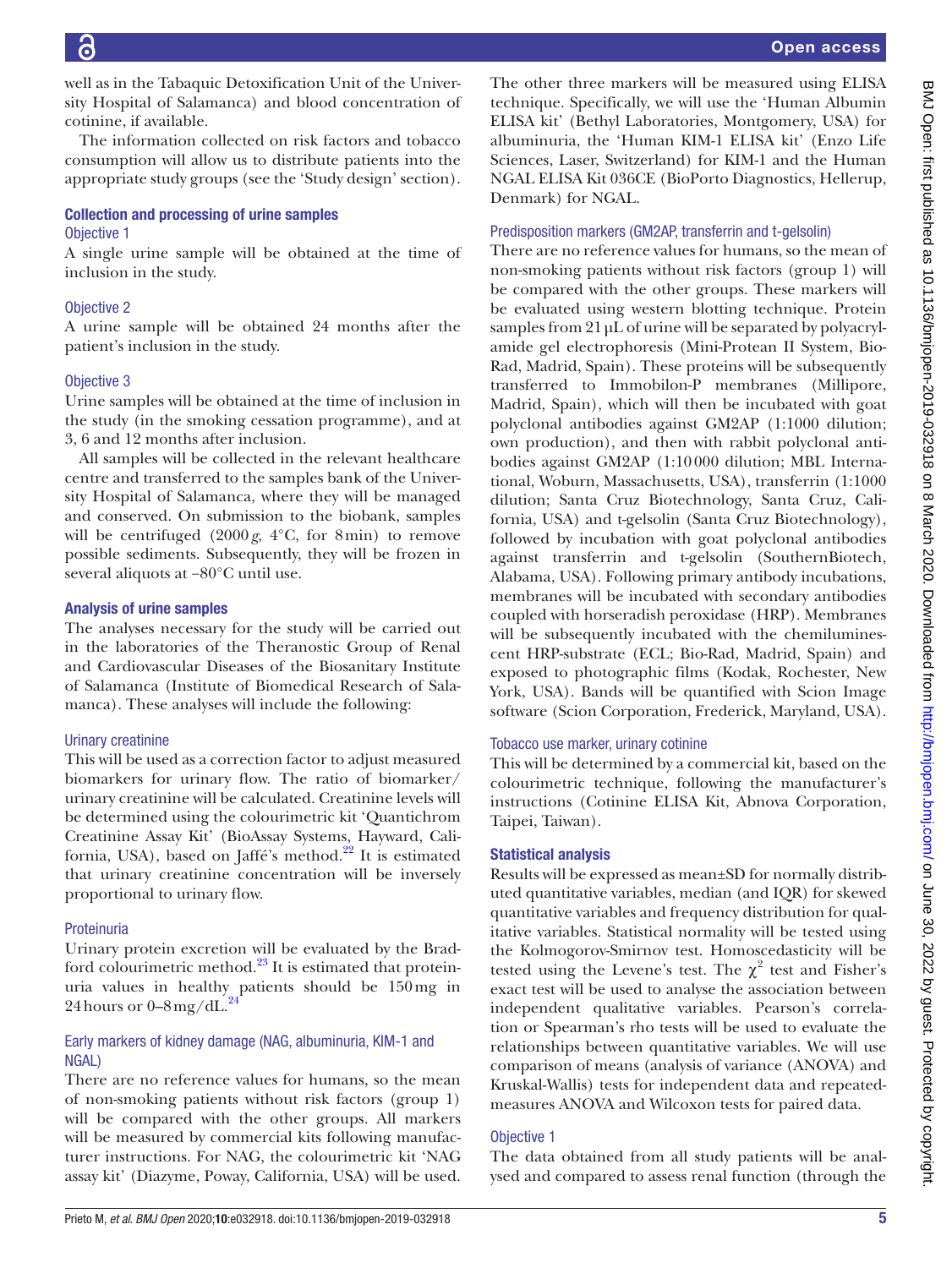different biomarkers), both qualitatively and quantitatively, based on the groups and risk factors described.

#### Objective 2

The data within the 'smokers' group (group 3 in [table](#page-2-1) 1) will be compared with 'no smokers' (group 1 in [table](#page-2-1) 1) through statistical techniques of repeated-measures (ANOVA, Wilcoxon) to characterise the evolution of renal function.

#### Objective 3

The data of patients who have given up smoking will be compared using tools of repeated measures to quantitatively determine the evolution of the biomarkers of renal function.

Multivariate analysis of multiple linear regression (generalized linear models, logistic regression) will be performed to analyse the variables that most influence renal function, incorporating variables such as gender, age and weight. In this manner, we hope to obtain conclusions regarding the usefulness of the biomarkers in the prognosis of tobacco-associated kidney damage. The hypothesis will be tested with alpha=0.05. The data will be analysed using R and/or SPSS V.23.0.

#### Patient and public involvement

At the end of the project, a report that contains the results of the study will be sent to the participating patients. Furthermore, the findings will be presented at a local congress, where the public of the Salamanca Health Area will be invited to participate. Findings will also be disseminated through social networks and mass media.

#### Dates of the study

The study began on 4 March 2019. The collection of samples will end in April 2022. The study will be completed in July 2022.

#### Ethics and dissemination

Participants will be required to sign an informed consent form prior to inclusion in the study, in accordance with the Declaration of Helsinki<sup>25</sup> and the WHO standards for observational studies. Our protocol will not in any way alter the standard procedure of patients' healthcare. Participants will be informed of the objectives and potential benefits of the project. As the study includes the collection of biological samples, the study participants will be informed of this in detail. The confidentiality of the recruited participants will be ensured at all times in accordance with the provisions of current legislation on personal data protection (3/2018 of 5 December Protection of Personal Data Official Law) and the conditions contemplated by Act 14/2007 on biomedical research. Patients may withdraw freely from the study at any time.

The study results, given their applicability and implications for the general population, will be disseminated in research meetings and peer-reviewed scientific journals. On the other hand, this work seeks novel applications

based on globally innovative concepts, with a large associated potential market. For these reasons, any new diagnostic systems developed from the study will be patented.

#### **DISCUSSION**

Smoking causes kidney damage that is not effectively detected by the diagnostic parameters usually used in clinics, and can progress to long-term chronic kidney failure. $4-6$  Our hypothesis is that certain early markers could detect such subclinical damage. This finding would be a preventive measure of great advantage to social and public health, in the face of two major health problems: smoking and chronic kidney disease.

The first strategy proposed in this project is to find early markers of kidney damage associated with tobacco consumption, in patients both with and without additional risk factors. The presence of these markers in apparently healthy smokers could raise awareness of the risk of progression to chronic kidney disease and would help generate protocols to modify avoidable risk factors. In addition, the detection of these early markers could be a useful factor to convince patients to stop smoking.

The second proposed strategy raises an innovative concept of intervention even earlier, before the damage occurs, which our research group has been a global pioneer in developing. Specifically, we have shown that some drugs and renal toxins in completely subtoxic doses can make experimental animals predisposed to, or more sensitive to, acute kidney injury, $17-20$  with the associated risk of chronic renal failure.<sup>26</sup> The relevance of this is that individuals apparently unaffected by a treatment, or exposure to toxins such as tobacco, could unknowingly be predisposed to developing acute kidney injury in certain circumstances (eg, other treatments, radiological contrasts, environmental toxicity) that do not harm nonpredisposed individuals. Our group has identified and patented factors associated with this acquired hypersensitivity, and are clinically and technologically developing these as urinary markers.<sup>17–20</sup> The clinical application of these markers will allow us not only to detect predisposition, but to stratify patients in a preventive and personalised manner, according to their individual acquired risk resulting from apparently innocuous pharmacological treatments or chemical exposures.

In the case of smokers, this hypersensitivity becomes especially relevant, since it could have been acquired by consumption of the multiple substances contained in tobacco. The possibility of identifying patients at risk could prevent possible acute kidney injury derived from, for example, treatments with potentially nephrotoxic drugs, administration of contrast media or exposure to substances toxic to the kidney. The appearance of acute damage in this context could be of great importance, since it has been shown that acute kidney injury is a risk factor for the development of chronic kidney disease. Even after initial full recovery of renal function, some patients develop a progressive and persistent deterioration of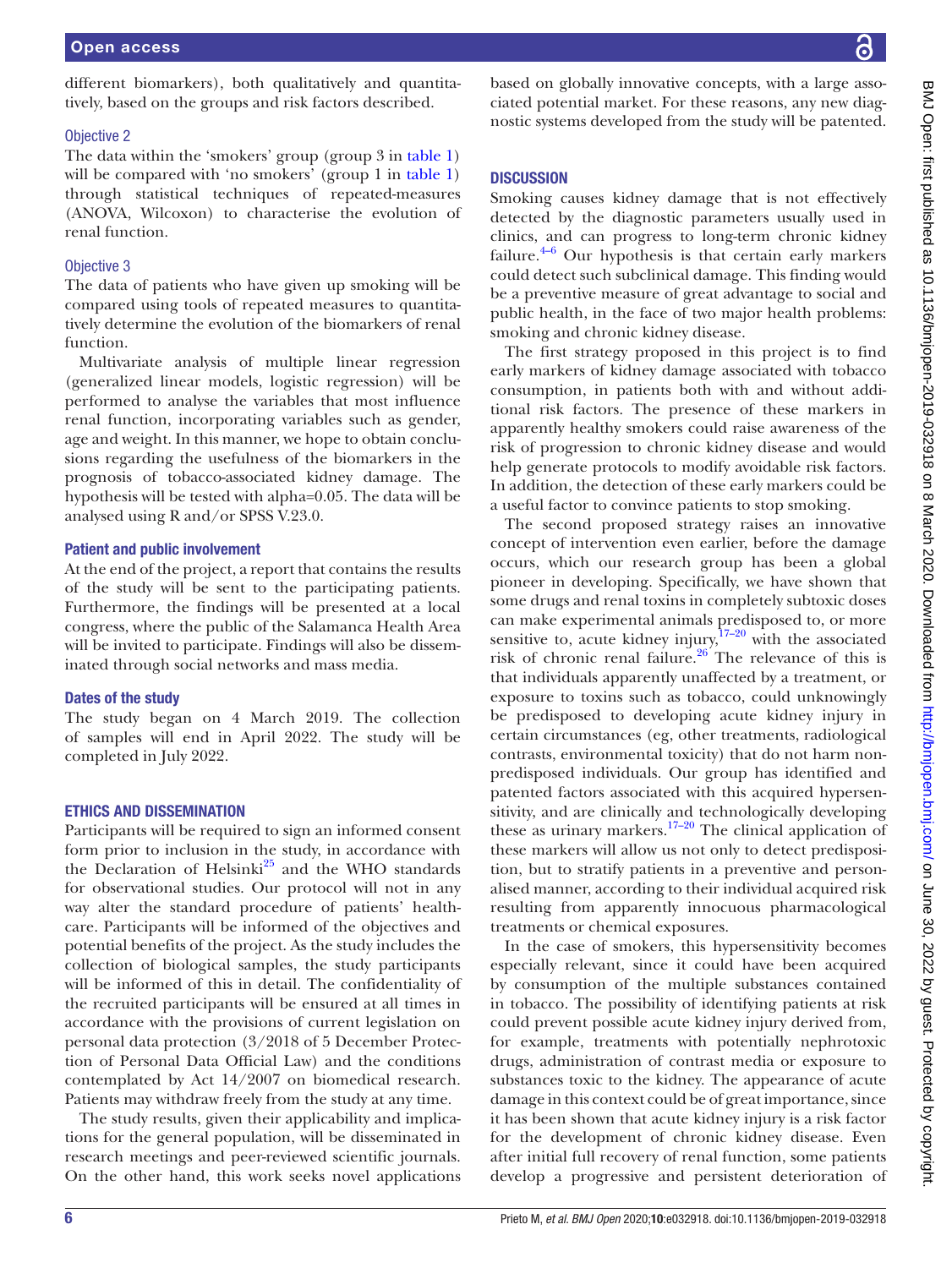renal function, and these patients are more likely to prog-ress to end-stage renal disease.<sup>[27](#page-7-6)</sup>

Finally, we also propose to study whether renal parameters and markers are restored with smoking cessation. This fact would consolidate the argument that tobacco is an avoidable risk in the progression and pathology of kidney disease, and also support the benefits of ceasing consumption.

In short, this project addresses two issues of high concern in the health field: smoking and chronic kidney disease. The concept is aimed at finding diagnostic tools for the early detection of tobacco-associated chronic kidney damage, with a preventive method in terms of disease development and a personalised method according to each patient's individual hypersensitivity. The tools developed from this project could not only reduce the major economic and social costs associated with kidney disease, but could also act as deterrents to convince patients to stop smoking.

#### Study limitations

The variables included are biomarkers of early kidney damage and predisposition to acute kidney injury induced by certain renal toxins. It is possible that there are other (unknown) markers with the potential to predict tobacco-associated kidney damage that we might have not included in our project.

#### Author affiliations

<sup>1</sup> Toxicology Unit, University of Salamanca, Salamanca, Spain

<sup>2</sup>Institute of Biomedical Research of Salamanca (IBSAL), Salamanca, Spain

<sup>3</sup> Group of Translational Research on Renal and Cardiovascular Diseases (TRECARD), University of Salamanca, Salamanca, Spain

4 Primary Health Care Research Unit, La Alamedilla Health Center, Health Service of Castilla y León (SACyL), Salamanca, Spain

Acknowledgements The authors would like to thank the patients participating in the project for their selfless collaboration.

Collaborators Members of the BIOTAB (Biomarkers of kidney damage and tobacco) Group: Moisés Pescador Garriel, Ángela de Cabo Laso, Jesús González Sánchez, Natalia Sánchez Aguadero, Carmela Rodríguez Martín, Benigna Sánchez Salgado, Cristina Agudo Conde, Cristina Lugones Sánchez, Miguel Ángel Hernández Mezquita and Miguel Barrueco Ferrero.

Contributors AIM participated in the conception of the idea for the study. AIM, MP and LV-V participated in the design of the study, development of the protocol and writing of the manuscript. AGC, MTH-S, MAG-M and LG-O reviewed the manuscript. The project will be conducted by the BIOTAB group.

Funding This study was funded by the Spanish Ministry of Science, Innovation and Universities (MICINN) and the Carlos III Health Institute/European Regional Development Fund (ERDF) (grant number: PI17/01979, RETICS RD16/0009/0025), and by Fundación Samuel Solórzano (University of Salamanca, Spain; grant number FS/23-2017).

Competing interests None declared.

Patient consent for publication Not required.

Ethics approval The study has been approved by the Clinical Research Ethics Committee (CEIC) of the Health Area of Salamanca (PI05/01/2018, 16 January 2018).

Provenance and peer review Not commissioned; externally peer reviewed.

Open access This is an open access article distributed in accordance with the Creative Commons Attribution Non Commercial (CC BY-NC 4.0) license, which permits others to distribute, remix, adapt, build upon this work non-commercially, and license their derivative works on different terms, provided the original work is properly cited, appropriate credit is given, any changes made indicated, and the use is non-commercial. See: [http://creativecommons.org/licenses/by-nc/4.0/.](http://creativecommons.org/licenses/by-nc/4.0/)

#### ORCID iDs

Manuel A Gomez-Marcos <http://orcid.org/0000-0003-0133-6123> Ana Isabel Morales <http://orcid.org/0000-0001-6836-6138>

#### **REFERENCES**

- <span id="page-6-0"></span>1 World Health Organization. WHO report on the global tobacco epidemic 2015: raising taxes on tobacco, 2015. Available: [https://](https://apps.who.int/iris/bitstream/handle/10665/178574/9789240694606_eng.pdf;jsessionid=6D7792BC1BD25368F5A92210218E7129?sequence=1) [apps.who.int/iris/bitstream/handle/10665/178574/9789240694606\\_](https://apps.who.int/iris/bitstream/handle/10665/178574/9789240694606_eng.pdf;jsessionid=6D7792BC1BD25368F5A92210218E7129?sequence=1) [eng.pdf;jsessionid=6D7792BC1BD25368F5A92210218E7129?](https://apps.who.int/iris/bitstream/handle/10665/178574/9789240694606_eng.pdf;jsessionid=6D7792BC1BD25368F5A92210218E7129?sequence=1) [sequence=1](https://apps.who.int/iris/bitstream/handle/10665/178574/9789240694606_eng.pdf;jsessionid=6D7792BC1BD25368F5A92210218E7129?sequence=1) [Accessed 4 May 2019].
- <span id="page-6-1"></span>2 Whelton PK, Perneger TV, He J, *et al*. The role of blood pressure as a risk factor for renal disease: a review of the epidemiologic evidence. *[J Hum Hypertens](http://www.ncbi.nlm.nih.gov/pubmed/9004095)* 1996;10:683–9.
- <span id="page-6-2"></span>3 Pinto-Sietsma SJ, Mulder J, Janssen WM, *et al*. Smoking is related to albuminuria and abnormal renal function in nondiabetic persons. *[Ann Intern Med](http://dx.doi.org/10.7326/0003-4819-133-8-200010170-00008)* 2000;133:585–91.
- <span id="page-6-3"></span>4 Orth SR. Smoking--a renal risk factor. *[Nephron](http://dx.doi.org/10.1159/000045708)* 2000;86:12–26.
- <span id="page-6-4"></span>5 Biesenbach G, Janko O, Zazgornik J. Similar rate of progression in the predialysis phase in type I and type II diabetes mellitus. *[Nephrol](http://dx.doi.org/10.1093/ndt/9.8.1097)  [Dial Transplant](http://dx.doi.org/10.1093/ndt/9.8.1097)* 1994;9:1097–102.
- <span id="page-6-5"></span>6 Hammer Y, Cohen E, Levi A, *et al*. The relationship between cigarette smoking and renal function: a large cohort study. *[Isr Med Assoc J](http://www.ncbi.nlm.nih.gov/pubmed/28471605)* 2016;18:553–6.
- <span id="page-6-6"></span>Stegmayr BG. A study of patients with diabetes mellitus (type 1) and end-stage renal failure: tobacco usage may increase risk of nephropathy and death. *[J Intern Med](http://dx.doi.org/10.1111/j.1365-2796.1990.tb00204.x)* 1990;228:121–4.
- <span id="page-6-7"></span>8 Rocco MV, Soucie JM, Reboussin DM, *et al*. Risk factors for hospital utilization in chronic dialysis patients. southeastern kidney Council (network 6). *[J Am Soc Nephrol](http://www.ncbi.nlm.nih.gov/pubmed/8793798)* 1996;7:889–96.
- <span id="page-6-8"></span>9 Vargas M. *Documento Marco sobre Enfermedad Renal Crónica (ERC) dentro de la Estrategia de Abordaje a la Cronicidad en el SNS*. Subdirección General De Calidad y Cohesión. Ministerio de Sanidad. Gobierno de España. Consejerías de Sanidad de las CCAA, 2015. [https://www.mscbs.gob.es/organizacion/sns/planCalidadSNS/pdf/](https://www.mscbs.gob.es/organizacion/sns/planCalidadSNS/pdf/Enfermedad_Renal_Cronica_2015.pdf) [Enfermedad\\_Renal\\_Cronica\\_2015.pdf](https://www.mscbs.gob.es/organizacion/sns/planCalidadSNS/pdf/Enfermedad_Renal_Cronica_2015.pdf)
- <span id="page-6-9"></span>10 Blank MD, Cobb CO, Kilgalen B, *et al*. Acute effects of waterpipe tobacco smoking: a double-blind, placebo-control study. *[Drug](http://dx.doi.org/10.1016/j.drugalcdep.2010.11.026)  [Alcohol Depend](http://dx.doi.org/10.1016/j.drugalcdep.2010.11.026)* 2011;116:102–9.
- <span id="page-6-10"></span>11 Vaidya VS, Waikar SS, Ferguson MA, *et al*. Urinary biomarkers for sensitive and specific detection of acute kidney injury in humans. *[Clin Transl Sci](http://dx.doi.org/10.1111/j.1752-8062.2008.00053.x)* 2008;1:200–8.
- <span id="page-6-11"></span>12 Vaidya VS, Ferguson MA, Bonventre JV. Biomarkers of acute kidney injury. *[Annu Rev Pharmacol Toxicol](http://dx.doi.org/10.1146/annurev.pharmtox.48.113006.094615)* 2008;48:463–93.
- <span id="page-6-12"></span>13 Bonventre JV, Vaidya VS, Schmouder R, *et al*. Next-Generation biomarkers for detecting kidney toxicity. *[Nat Biotechnol](http://dx.doi.org/10.1038/nbt0510-436)* 2010;28:436–40.
- <span id="page-6-13"></span>14 Zhou Y, Vaidya VS, Brown RP, *et al*. Comparison of kidney injury molecule-1 and other nephrotoxicity biomarkers in urine and kidney following acute exposure to gentamicin, mercury, and chromium. *[Toxicol Sci](http://dx.doi.org/10.1093/toxsci/kfm260)* 2008;101:159–70.
- <span id="page-6-14"></span>15 Jungbauer CG, Uecer E, Stadler S, *et al*. N-acteyl-ß-Dglucosaminidase and kidney injury molecule-1: new predictors for long-term progression of chronic kidney disease in patients with heart failure. *[Nephrology \(Carlton\)](http://dx.doi.org/10.1111/nep.12632)* 2016;21:490–8.
- <span id="page-6-15"></span>16 Devarajan P. The use of targeted biomarkers for chronic kidney disease. *[Adv Chronic Kidney Dis](http://dx.doi.org/10.1053/j.ackd.2010.09.002)* 2010;17:469–79.
- <span id="page-6-16"></span>17 Vicente-Vicente L, Ferreira L, González-Buitrago JM, *et al*. Increased urinary excretion of albumin, hemopexin, transferrin and VDBP correlates with chronic sensitization to gentamicin nephrotoxicity in rats. *[Toxicology](http://dx.doi.org/10.1016/j.tox.2012.12.006)* 2013;304:83–91.
- 18 Vicente-Vicente L, Sánchez-Juanes F, García-Sánchez O, *et al*. Sub-nephrotoxic cisplatin sensitizes rats to acute renal failure and increases urinary excretion of fumarylacetoacetase. *[Toxicol Lett](http://dx.doi.org/10.1016/j.toxlet.2014.11.033)* 2015;234:99–109.
- 19 Ferreira L, Quiros Y, Sancho-Martínez SM, *et al*. Urinary levels of regenerating islet-derived protein III β and gelsolin differentiate gentamicin from cisplatin-induced acute kidney injury in rats. *[Kidney](http://dx.doi.org/10.1038/ki.2010.439)  [Int](http://dx.doi.org/10.1038/ki.2010.439)* 2011;79:518–28.
- 20 Quiros Y, Ferreira L, Sancho-Martínez SM, *et al*. Sub-nephrotoxic doses of gentamicin predispose animals to developing acute kidney injury and to excrete ganglioside M2 activator protein. *[Kidney Int](http://dx.doi.org/10.1038/ki.2010.267)* 2010;78:1006–15.
- <span id="page-6-17"></span>21 Gomez-Marcos MA, Martinez-Salgado C, Gonzalez-Sarmiento R, *et al*. Association between different risk factors and vascular